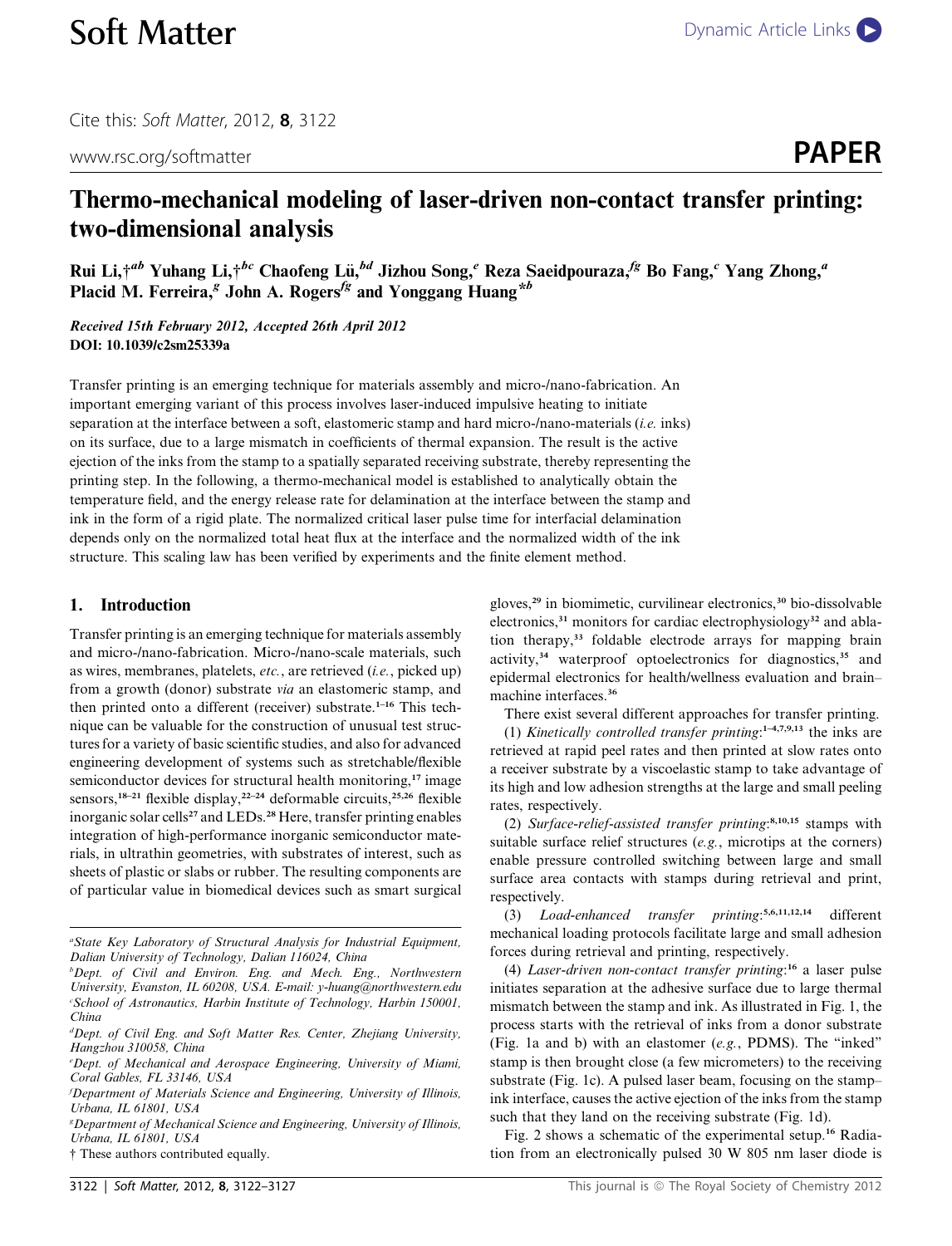

Fig. 1 Schematic illustration of the laser transfer printing process: (a) the PDMS stamp is aligned with a donor substrate to retrieve the ink, illustrated here as a micro-device; (b) the micro-device is lifted onto the surface of the stamp; (c) the stamp is aligned to a receiving substrate and a laser pulse is used to deliver heat to the interface between the microdevice and the stamp; and (d) the micro-device is transferred to the receiving substrate and the stamp is withdrawn for the next printing cycle.

routed through a 250 µm core optical fiber, then collimated and focused to a 400  $\mu$ m spot at the stamp–ink interface. To obtain the delamination time and the corresponding laser power, the laser pulse duration is set to values of 1, 2, 3 and 4 ms. For each setting, the laser power gradually increases until delamination is achieved. The receiving substrate is then replaced with a photodiode power meter (Thorlabs PM100D). For the same settings of pulse duration and laser power, the energy absorbed by the chip (or the power input to the ink–stamp system) is calculated from measurements of the power at the power meter with and without the ink on the stamp.

A thermo-mechanical model is developed in this paper to identify the mechanisms of laser-driven non-contact transfer printing. It is shown that the mismatch between the thermomechanical properties of the stamp and micro-device causes their interfacial delamination. A scaling law is established to identify two non-dimensional combinations of material and geometry



Fig. 2 Laser energy incident on the ink is measured by the difference in energy arriving at a calibrated photodiode with and without the ink present on the stamp.

parameters that control laser-driven non-contact transfer printing. The finite element method (FEM) is used to validate the simple scaling law, which is useful to the optimal design of a stamp for transfer printing.

### 2. Heat conduction

A heat conduction model is established for the laser-driven noncontact transfer printing illustrated in Fig. 1c. For the ink, or micro-device, we consider a silicon chip with width  $L<sub>silicon</sub>$  and thickness  $h_{\text{silicon}}$  attached to a PDMS stamp that is much larger than the silicon chip and is modeled as a semi-infinite solid. The total heat flux to the stamp–silicon interface from the pulsed laser beam is denoted by  $q_{total}$ . For simplicity, the analysis is two dimensional. The origin of the coordinate system  $(x, z)$  is at the center of the stamp–silicon interface, with  $x$  along the interface and z pointing into the stamp.

The transient heat conduction equation in the stamp is:<sup>37</sup>

$$
\frac{\partial^2 \theta_{\text{PDMS}}}{\partial x^2} + \frac{\partial^2 \theta_{\text{PDMS}}}{\partial z^2} - \frac{c_{\text{PDMS}} \rho_{\text{PDMS}}}{\lambda_{\text{PDMS}}} \frac{\partial \theta_{\text{PDMS}}}{\partial t} = 0 \tag{1}
$$

where  $\theta_{\rm PDMS}$  is the temperature increase from the ambient temperature, t is time,  $c_{\text{PDMS}}$ ,  $\rho_{\text{PDMS}}$  and  $\lambda_{\text{PDMS}}$  are the specific heat, mass density and thermal conductivity of PDMS, respectively. The initial condition is

$$
\theta_{\text{PDMS}}|_{t=0} = 0. \tag{2}
$$

FEM shows that the natural convection on the stamp surface (outside the stamp–silicon interface) is negligible; the insulation boundary condition then gives

$$
-\lambda_{\text{PDMS}} \frac{\partial \theta_{\text{PDMS}}}{\partial z}\bigg|_{z=0} = \begin{cases} q(t) \text{ for } |x| \le L_{\text{silicon}}/2\\ 0 \text{ for } |x| > L_{\text{silicon}}/2 \end{cases}
$$
 (3)

where  $q(t)$  is the heat flux into the stamp.

The temperature increase (from the ambient temperature) in the silicon chip  $\theta_{\text{silicon}}$  is nearly uniform because the thermal conductivity of silicon  $\lambda_{\text{silicon}}$  (160 W m<sup>-1</sup> K<sup>-1</sup>)<sup>38</sup> is three orders of magnitude larger than  $\lambda_{\text{sol}}$  (0.15 W m<sup>-1</sup> K<sup>-1</sup>)<sup>39</sup> Its rate of magnitude larger than  $\lambda_{\text{PDMS}}$  (0.15 W m<sup>-1</sup> K<sup>-1</sup>).<sup>39</sup> Its rate of<br>increase is related to the heat flux into the silicon chin  $a_{\text{max}} = a(t)$  by increase is related to the heat flux into the silicon chip  $q_{\text{total}} - q(t)$  by

$$
\frac{d\theta_{\text{silicon}}}{dt} = \frac{q_{\text{total}} - q(t)}{c_{\text{silicon}}\rho_{\text{silicon}}h_{\text{silicon}}},\tag{4}
$$

where  $c_{\text{silicon}}$  and  $\rho_{\text{silicon}}$  are the specific heat and mass density of silicon, respectively. Continuity of temperature across the stamp–silicon interface requires

$$
\theta_{\text{silicon}} = \theta_{\text{PDMS}}|_{z=0} \text{ for } |x| \le L_{\text{silicon}}/2. \tag{5}
$$

An approximate solution of  $q(t)$  is obtained in the Appendix as

$$
q(t) = q_{\text{total}} \left[ 1 - \exp\left(\frac{t}{t_0}\right) \text{erfc}\left(\sqrt{\frac{t}{t_0}}\right) \right],\tag{6}
$$

where erfc is the complementary error function,<sup>40</sup> and

$$
t_0 = \frac{c_{\text{silicon}}^2 \rho_{\text{silicon}}^2 h_{\text{silicon}}^2}{c_{\text{PDMS}} \rho_{\text{PDMS}} \lambda_{\text{PDMS}}}
$$
(7)

represents the characteristic time in laser-driven non-contact transfer printing.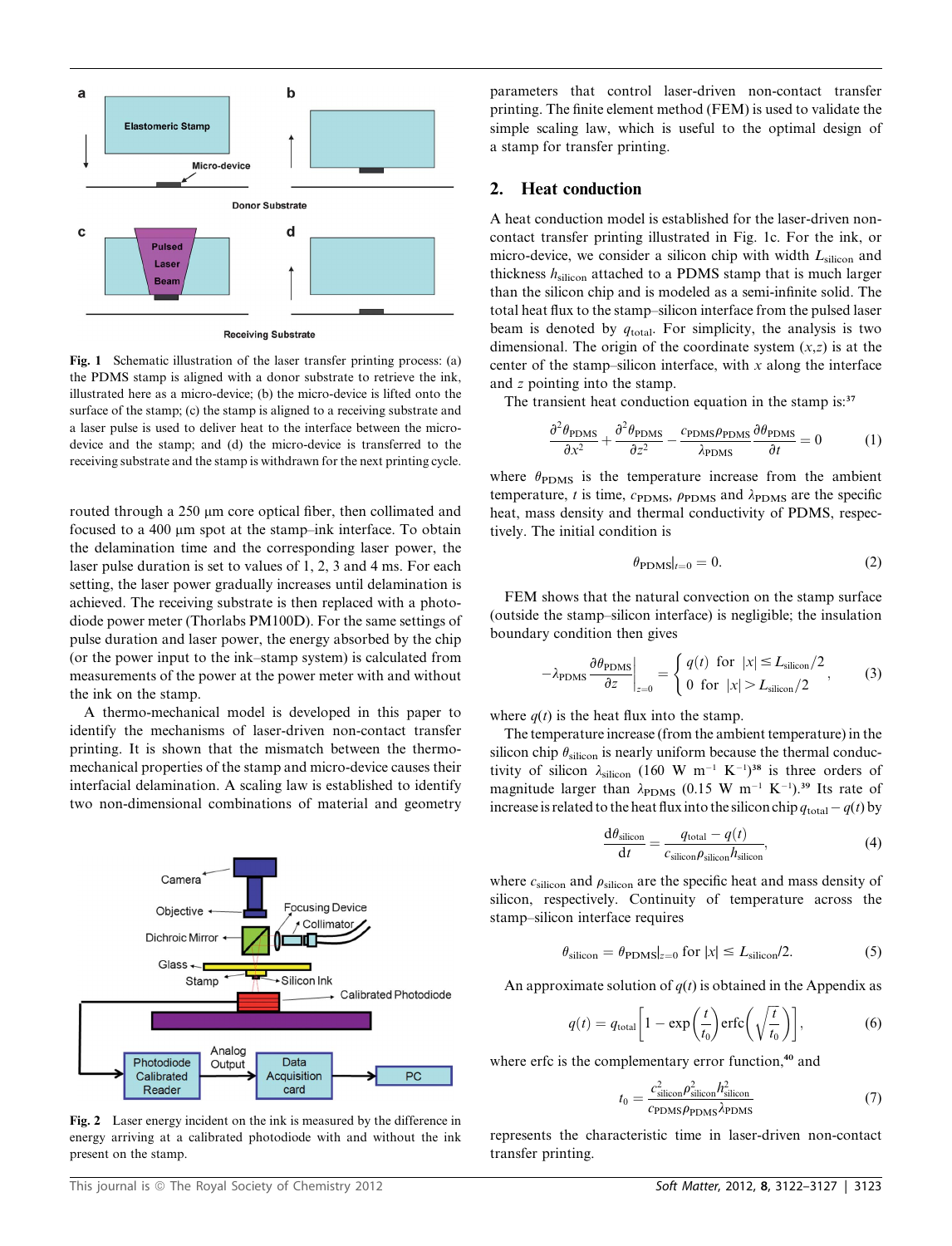The Fourier transform of eqn  $(1)$  with respect to x gives a partial differential equation with respect to  $z$  and  $t$ . The Fourier cosine transform with respect to z, together with the boundary condition (3) and  $q(t)$  in eqn (6), gives an ordinary differential equation with respect to  $t$ . Its solution, satisfying the initial condition in eqn (2), is obtained analytically. The inverse Fourier transform and inverse Fourier cosine transform give the temperature increase in the stamp as

$$
\theta_{\text{PDMS}}(x, z, t) = \frac{c_{\text{silicon}} \rho_{\text{silicon}} h_{\text{silicon}}}{c_{\text{PDMS}} \rho_{\text{PDMS}} \lambda_{\text{PDMS}} \frac{q_{\text{total}}}{2\sqrt{\pi}}}
$$
\n
$$
\int_{0}^{t'} \left\{ \frac{1 - \exp(t' - \tau) \text{erfc}\sqrt{t' - \tau}}{\sqrt{\tau}} \exp\left[\frac{-z'^2 (L'_{\text{silicon}})^2}{4\tau}\right] \times \left\{ \text{erf}\left(\frac{2x' + 1}{4\sqrt{\tau}} L'_{\text{silicon}}\right) - \text{erf}\left(\frac{2x' - 1}{4\sqrt{\tau}} L'_{\text{silicon}}\right) \right\} \right\} d\tau \quad (8)
$$

where  $x' = x/L_{\text{silicon}}$  and  $z' = z/L_{\text{silicon}}$  are the normalized coordinates,  $t' = t/t_0$  is the normalized time, and

$$
L'_{\text{silicon}} = \frac{c_{\text{PDMS}} \rho_{\text{PDMS}} L_{\text{silicon}}}{c_{\text{silicon}} \rho_{\text{silicon}} h_{\text{silicon}}}
$$
(9)

is the normalized width of the silicon chip, and erf is the error function.<sup>40</sup>

The finite element method is used to obtain the temperature distributions in the stamp and silicon chip. The latter has a length of 100  $\mu$ m and a thickness of 3  $\mu$ m, and is modeled as a heat source with the total heat flux  $q_{\text{total}}$ . The length and thickness of the PDMS are  $1000 \mu m$  and  $300 \mu m$ , which yield the same result as that for an infinite PDMS. The continuum element CPE8RT for coupled thermal–mechanical analysis in the ABAQUS package is used.<sup>41</sup>

Eqn (8) suggests that the temperature increase, normalized by  $c_{\rm silicon}\rho_{\rm silicon}h_{\rm silicon}q_{\rm total}/(c_{\rm PDMS}\rho_{\rm PDMS})$ , depends on the normalized position  $(x'$  and  $z'$ ) and time  $(t')$ , and a single combination of stamp and silicon chip properties  $L'$ silicon = CPDMSPPDMS $L$ silicon $\ell$ Csilicon $\rho$ silicon $h$ silicon). As shown in Fig. 3, the temperature increase in eqn (8), normalized by  $c_{\text{silicon}}\rho_{\text{silicon}}\eta_{\text{silicon}}\qquad_{\text{total}}/(c_{\text{PDMS}}\rho_{\text{PDMS}}\lambda_{\text{PDMS}})$ , versus  $x' =$  $x/L<sub>silicon</sub>$  agrees well with that obtained by FEM for



Fig. 3 The distribution of increase in normalized temperature of the stamp. The normalized temperature increase in the silicon chip.

 $z' = z/L_{\text{silicon}} = 0, 0.1$  and 0.2, and the normalized time  $t' =$ 8.90 and  $L'_{\text{silicon}} = 29.0$ , which corresponds to  $c_{\text{silicon}} = 708 \text{ J kg}^{-1}$  $K^{-1}$ ,  $\rho_{\text{silicon}} = 2.30 \times 103 \text{ kg m}^{-3}$ ,  $\frac{38}{3}$   $\rho_{\text{PDMS}} = 1.46 \text{ kJ kg}^{-1}$   $K^{-1}$ ,<br> $\rho_{\text{sulicon}} = 970 \text{ kg m}^{-3}$ ,  $\frac{39 \text{ J}}{1 \text{ m}} = 100 \text{ µm and } h_{\text{m}} = 3 \text{ µm in the}$  $\rho_{\text{PDMS}} = 970 \text{ kg m}^{-3}$ ,<sup>39</sup>  $L_{\text{silicon}} = 100 \mu \text{m}$  and  $h_{\text{silicon}} = 3 \mu \text{m}$  in the experiment.<sup>16</sup>

The temperature increase in the silicon chip can be obtained from the continuity at the stamp–silicon interface as

$$
\theta_{\text{silicon}}(t) = \frac{c_{\text{silicon}} \rho_{\text{silicon}} h_{\text{silicon}}}{c_{\text{PDMS}} \rho_{\text{PDMS}} \lambda_{\text{PDMS}} \sqrt{\pi} L_{\text{silicon}}}
$$

$$
\times \int_{0}^{t} \left[1 - \exp(t' - \tau) \text{erfc}\sqrt{t' - \tau}\right]
$$

$$
\frac{L_{\text{silicon}}'}{\sqrt{\tau}} \text{erf}\frac{L_{\text{silicon}}'}{2\sqrt{\tau}} - \frac{2}{\sqrt{\pi}} \left[1 - \exp\frac{-(L_{\text{silicon}}')^2}{4\tau}\right] \text{d}\tau. \tag{10}
$$

The normalized temperature increase in the silicon chip,  $c_{\text{PDMS}}\rho_{\text{PDMS}}\lambda_{\text{PDMS}}\theta_{\text{silicon}}/c_{\text{silicon}}\rho_{\text{silicon}}\theta_{\text{silicon}}\theta_{\text{total}}$ , depends only on the normalized time  $t'$  and a single combination of stamp and silicon chip properties  $L'_{\text{silicon}} = c_{\text{PDMS}} \rho_{\text{PDMS}} L_{\text{silicon}}$ <br>(cm em hm ) This is shown in Fig. 4 for  $L'_{\text{max}} = 29.0$  $(c_{\text{silicon}}/c_{\text{silicon}}/c_{\text{silicon}})$ . This is shown in Fig. 4 for  $L'_{\text{silicon}} = 29.0$ , which agrees well with the results obtained by FEM which agrees well with the results obtained by FEM.

#### 3. Delamination of the stamp–silicon interface

 $\sqrt{2}$ 

For plane-strain analysis, the temperature increase in Section 2 yields the in-plane thermal strain  $(1 + \nu_{\text{PDMS}})\alpha_{\text{PDMS}}\theta_{\text{PDMS}} =$  $3\alpha_{\rm PDMS}\theta_{\rm PDMS}/2$ , which drives delamination of the stamp–silicon interface, where  $\nu_{\text{PDMS}}$  (0.5) is the Poisson's ratio of PDMS,  $\alpha_{\text{PDMS}}(3.1 \times 10^{-4} \text{ K}^{-1})^{39}$  is the coefficient of thermal expansion<br>(CTE) of PDMS and is two orders of magnitude larger than the (CTE) of PDMS and is two orders of magnitude larger than the CTE of silicon  $(2.6 \times 10^{-6} \text{ K}^{-1})$ ,<sup>42</sup> such that the latter is negligible.

Suo<sup>43</sup> obtained the complex stress intensity factor for an interfacial crack tip between two dissimilar materials subjected to a uniform transformation strain within a circular region of radius R. For the interfacial crack tip at  $(x_0,0)$  and the circular region in PDMS with the center at  $(x,z)$  ( $z > 0$ ), the complex stress intensity factor is  $K^* = \pi R^2 \sqrt{2/\pi} \mu_{\text{PDMS}} (\varepsilon_{xx}^T + \varepsilon_{zz}^T)(x - x_0 - iz)^{-3/2},$ 

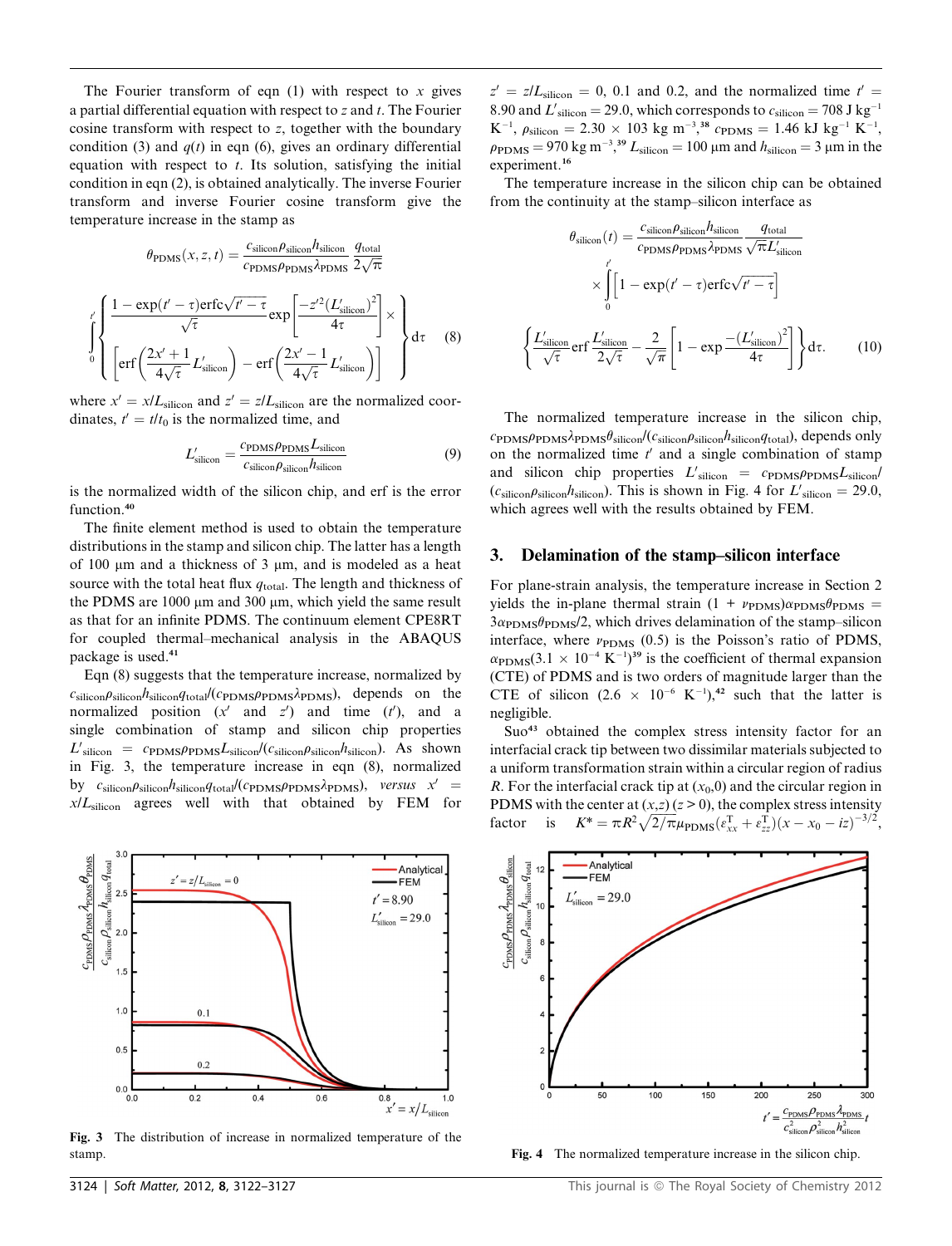where *i* is the imaginary unit,  $\varepsilon_{xx}^{T}$  and  $\varepsilon_{zz}^{T}$  are the transformation strains, the shear modulus of PDMS  $\mu_{\text{max}}$  is five orders of strains, the shear modulus of PDMS  $\mu_{\text{PDMS}}$  is five orders of magnitude smaller than that of silicon, and PDMS is nearly incompressible. This gives the stress intensity factor  $\sqrt{2/\pi} \mu_{\text{PDMS}}(\varepsilon_{xx}^{\text{T}} + \varepsilon_{zz}^{\text{T}})(x - x_0 - i \varepsilon)^{-3/2}$  for a point dilatation. For thermal strains  $\varepsilon_{xx}^T = \varepsilon_{zz}^T = 3\alpha_{\text{PDMS}}\theta_{\text{PDMS}}/2$ , the stress intensity factor for the crack tip  $(-L - 7.20)$  is intensity factor for the crack tip  $(-L_{\text{silicon}}/2,0)$  is

$$
K = 3\sqrt{\frac{2}{\pi}}\mu_{\text{PDMS}}\alpha_{\text{PDMS}}\int_{z=0}^{\infty}\int_{x=-\infty}^{\infty}\theta_{\text{PDMS}}(x, z, t)
$$

$$
\left(x + \frac{L_{\text{silicon}}}{2} - iz\right)^{-3/2} \text{d}x \text{d}z.
$$
 (11)

Substitution of eqn (8) into the above expression gives

The interfacial crack tip energy release rate<sup>43</sup>  $G = |K|^2$  $(8\mu_{\rm PDMS})$  is given by

normalized width of the silicon chip  $L_{\text{silicon}}/L_0$ . Fig. 5 shows the scaling law in eqn (15),  $t_{\text{delamination}}/t_0$  versus  $q_{\text{total}}/q_0$ , for  $L_{\text{silicon}}/L_0$  $=$  3, 5, 10, and 29.0. The laser pulse time of 1, 2, 3 and 4 ms in the experiment correspond to absorbed laser power by the ink (100  $\times$  100  $\times$  3 µm polished SCS squares) 0.0672, 0.0403, 0.0269 and 0.0222 W, respectively, which give the total heat flux  $6.72 \times 10^6$ ,  $4.03 \times 10^6$ ,  $2.69 \times 10^6$  and  $2.22 \times 10^6$  W m<sup>-2</sup>.<sup>16</sup> The results from experiments and FEM, shown in Fig. 5 for  $L_{\text{silicon}}/L_0 = 29.0$ , agree very well with the analytical model.

#### 5. Discussions and concluding remarks

Laser-driven non-contact transfer printing avoids direct contact between the silicon chip (ink) and receiver substrate, and initiates delamination of the stamp–ink interface by the laser pulse. This is because the stamp and silicon chip have a large mismatch in thermal properties (specific heat, thermal conductivity, and

$$
K = \frac{6\mu_{\text{PDMS}}\alpha_{\text{PDMS}}}{\lambda_{\text{PDMS}}} \sqrt{\frac{2L_{\text{silicon}}^3}{\pi^3}} q_{\text{total}} \int_0^t \frac{\exp(t'-\tau)\text{erfc}\sqrt{t'-\tau}-1}{\tau} d\tau \int_0^\infty \exp\left[\frac{-\eta^2 (L'_{\text{silicon}})^2}{4\tau}\right] d\eta
$$
  
 
$$
\times \int_{-\infty}^\infty (\xi - i\eta)^{-1/2} \exp\left[-\frac{(2\xi - 1)^2 + 1}{16\tau} (L'_{\text{silicon}})^2\right] \sin\left[\frac{2\xi - 1}{8\tau} (L'_{\text{silicon}})^2\right] d\xi.
$$
 (12)

$$
G = 9\mu_{\text{PDMS}} \left(\frac{\alpha_{\text{PDMS}}}{\lambda_{\text{PDMS}}}\right)^2 \left(\frac{c_{\text{silicon}} \rho_{\text{silicon}} h_{\text{silicon}}}{\pi c_{\text{PDMS}} \rho_{\text{PDMS}}}\right)^3 q_{\text{total}}^2 (L'_{\text{silicon}})^3
$$
  
\n
$$
\times \int_0^l \left(\frac{\exp(t-\tau) \exp(\tau - \tau - 1)}{\tau} d\tau \int_0^{\infty} \exp\left[\frac{-\eta^2 (L'_{\text{silicon}})^2}{4\tau}\right] d\eta
$$
  
\n
$$
\times \int_{-\infty}^{\infty} (\xi - i\eta)^{-1/2} \exp\left[-\frac{(2\xi - 1)^2 + 1}{16\tau} (L'_{\text{silicon}})^2\right] \sin h \left[\frac{2\xi - 1}{8\tau} (L'_{\text{silicon}})^2\right] d\xi\right].
$$
\n(13)

The energy release rate, normalized by  $\mu_{\text{PDMS}}(\alpha_{\text{PDMS}})$  $\lambda_{\text{PDMS}}$ )<sup>2</sup> $[c_{\text{silicon}}/$ <sub>slicon</sub> $\theta_{\text{silicon}}/(\pi c_{\text{PDMS}}/p_{\text{DNMS}})]$ <sup>3</sup> $q_{\text{total}}^2$ , depends only on the normalized time,  $t/t_0$ , and normalized width of the silicon chip,  $L'_{\text{silicon}}$ .

# 4. Scaling law for the laser pulse time for delamination

The stamp–silicon interface delaminates when the crack tip energy release rate in eqn (13) reaches the work of adhesion  $\gamma$  of the interface (e.g.,  $0.15$  J m<sup>-2</sup> for stamp-silicon interface)<sup>16</sup>,

$$
G = \gamma. \tag{14}
$$

Its substitution into eqn (13) gives a scaling law for the critical time  $t_{\text{delamination}}$  of stamp–silicon interfacial delamination,

$$
\frac{t_{\text{delamination}}}{t_0} = f\left(\frac{q_{\text{total}}}{q_0}, \frac{L_{\text{silicon}}}{L_0}\right),\tag{15}
$$

where  $t_0$  is given in eqn (7), and

$$
q_0 = \frac{\lambda_{\text{PDMS}}}{\alpha_{\text{PDMS}}} \sqrt{\frac{\gamma}{\mu_{\text{PDMS}}}} \left(\frac{c_{\text{PDMS}} \rho_{\text{PDMS}}}{c_{\text{silicon}} \rho_{\text{silicon}}} \right)^3, L_0 = \frac{c_{\text{silicon}} \rho_{\text{silicon}} h_{\text{silicon}}}{c_{\text{PDMS}} \rho_{\text{PDMS}}}.
$$
\n(16)

The normalized delamination time  $t_{\text{delamination}}/t_0$  depends only on two parameters: the normalized total heat flux  $q_{\text{total}}/q_0$  and the coefficient of thermal expansion) such that the temperature rise due to laser pulse gives a large thermal stress, which drives interfacial delamination.

Laser-driven non-contact transfer printing involves 8 properties of the stamp, silicon chip and their interface: the specific heat  $c_{\text{PDMS}}$  and  $c_{\text{silicon}}$ , mass density  $\rho_{\text{PDMS}}$  and  $\rho_{\text{silicon}}$ , thermal conductivity  $\lambda_{\text{PDMS}}$ , coefficient of thermal expansion  $\alpha_{\text{PDMS}}$ , shear modulus  $\mu_{\text{PDMS}}$ , and work of adhesion  $\gamma$  of the interface. It



Fig. 5 The scaling law for delamination of the stamp–silicon interface.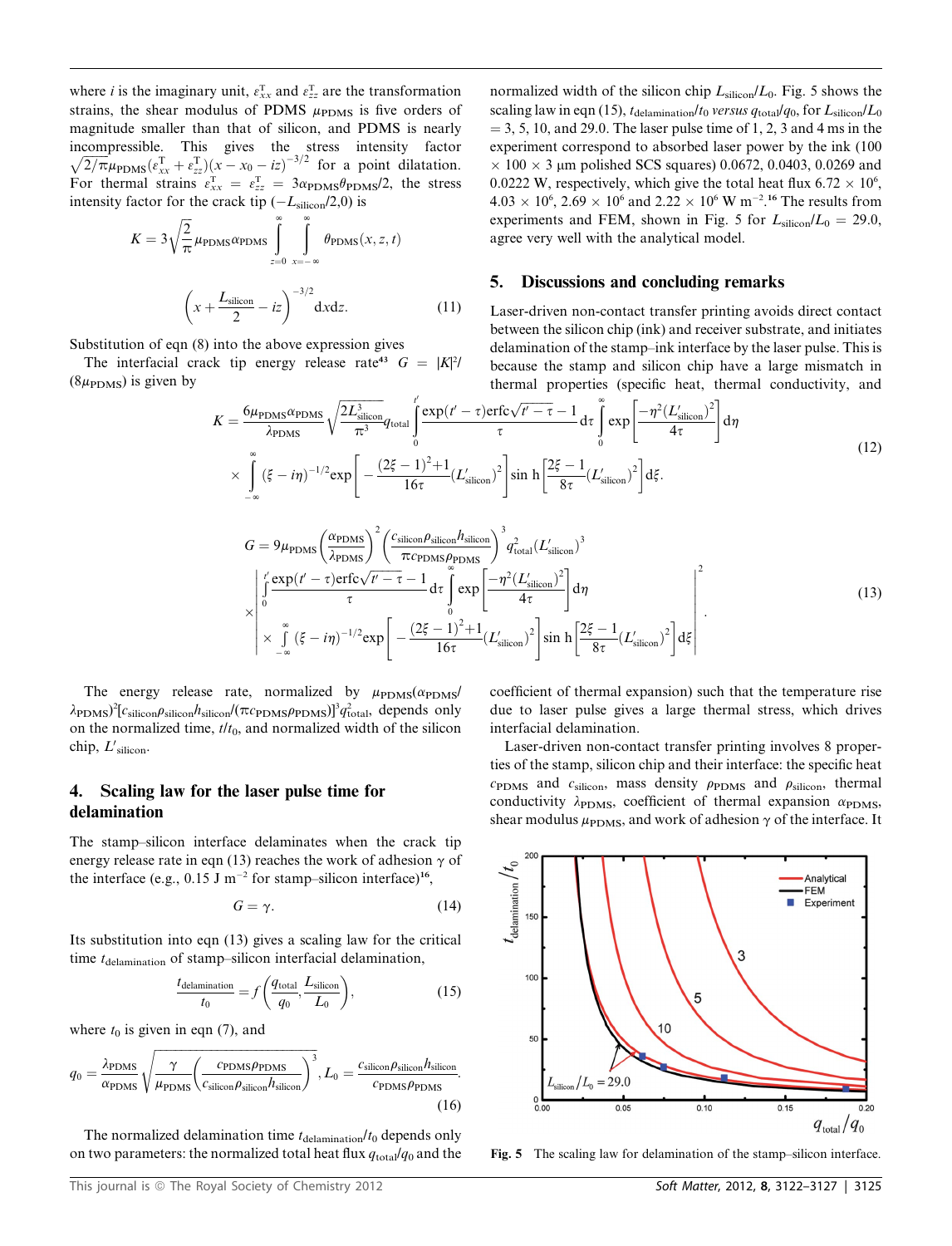also depends on the thickness  $h_{\text{silicon}}$  and width  $L_{\text{silicon}}$  of the silicon chip, and the total heat flux to the stamp–silicon interface  $q_{total}$  from the pulsed laser beam. The scaling law in eqn (15) shows that the critical laser pulse time  $t_{\text{delamination}}$  for stamp– silicon interfacial delamination depends only on the total heat flux  $q_{\text{total}}$  and width  $L_{\text{silicon}}$  of the silicon chip. All 8 properties and thickness of the silicon chip only appear to normalize  $t_{\text{delamination}}$ ,  $q_{\text{total}}$  and  $L_{\text{silicon}}$ . This scaling law has been verified by experiments and FEM, and gives a critical laser pulse time for the laser-driven non-contact transfer printing.

It should be pointed out that, for a very small silicon chip  $L_{\text{silicon}} \ll L_0$ , the scaling law in eqn (15) can be obtained analytically as

$$
\frac{t_{\text{delamination}}}{t_0} \frac{1 - \exp\left(\frac{t_{\text{delamination}}}{t_0} - \tau\right) \text{erfc}\sqrt{\frac{t_{\text{delamination}}}{t_0} - \tau}}{\tau^{3/4}}\n\times d\tau = 3.071 \frac{\frac{\lambda_{\text{PDMS}}}{\alpha_{\text{PDMS}}}\sqrt{\frac{\gamma}{\mu_{\text{PDMS}}}\frac{c_{\text{PDMS}}\rho_{\text{pDMS}}}{c_{\text{silicon}}\rho_{\text{silicon}}}}}{q_{\text{total}}L_{\text{silicon}}}
$$
\n(17)

For a representative total heat flux  $6.72 \times 10^6$  W m<sup>-2</sup>, the delamination time is  $t_{\text{delamination}} = 4.51 \text{ s}$ , 71.3 s and 4.44  $\times 10^4 \text{ s}$ for the silicon chip width  $L_{\text{silicon}} = 1 \text{ µm}$ , 500 nm and 100 nm, respectively, which are much larger than the laser pulse time  $(\sim)$ ms) such that, at small silicon chip widths, the stamp–silicon interface may not delaminate during the laser pulse time.

#### Appendix. Heat flux into the stamp

An approximate heat conduction model  $\frac{\partial^2 \theta_{\text{PDMS}}}{\partial z^2}$  $\frac{\partial z^2}{\partial t^2}$  -  $\frac{\partial z^2}{\partial t^2}$  -  $\frac{\partial t}{\partial t}$  = 0 is adopted to estimate the heat flux into the stamp  $q(t)$ . The Fourier cosine transform  $-\frac{c_{\text{PDMS}}\rho_{\text{PDMS}}}{\lambda_{\text{PDMS}}}\frac{\partial \theta_{\text{PDMS}}}{\partial t} = 0$  is adopted to estimate the  $\tilde{\theta}_{\text{PDMS}} = \int_{0}^{\infty} \theta_{\text{PDMS}}(z) \cos(\beta z) dz$ , together with the boundary condition in eqn (3), give

$$
\frac{c_{\text{PDMS}}\rho_{\text{PDMS}}}{\lambda_{\text{PDMS}}}\frac{\partial\tilde{\theta}_{\text{PDMS}}}{\partial t} + \beta^2 \tilde{\theta}_{\text{PDMS}} = \frac{q(t)}{\lambda_{\text{PDMS}}}.
$$
 (A1)

Its solution, satisfying the initial condition in eqn (2), is

$$
\tilde{\theta}_{\text{PDMS}}(\beta, t) = \frac{1}{c_{\text{PDMS}} \rho_{\text{PDMS}}} \int_{0}^{t} q(\tau) \exp\left[-\frac{\lambda_{\text{PDMS}} \beta^2}{c_{\text{PDMS}} \rho_{\text{PDMS}}}(t-\tau)\right] d\tau.
$$
\n(A2)

The inverse Fourier cosine transform then gives  $\theta_{\text{PDMS}}(z=0) = \frac{1}{\sqrt{\pi c_{\text{PDMS}} \rho_{\text{PDMS}} \lambda_{\text{PDMS}}}$ <br>couple  $\theta$  from the continuity of  $\int_0^t$  $\boldsymbol{0}$  $q(\tau)$  $\frac{\partial f(t)}{\partial t - \tau} d\tau$ , which also

equals  $\theta_{\text{silicon}}$  from the continuity condition in eqn (5). Its substitution into the integral form of eqn (4) yields

$$
\frac{1}{\sqrt{\pi c_{\text{PDMS}} \rho_{\text{PDMS}} \lambda_{\text{PDMS}}}} \int_{0}^{t} \frac{q(\tau)}{\sqrt{t - \tau}} d\tau
$$
\n
$$
= \frac{1}{c_{\text{silicon}} \rho_{\text{silicon}} h_{\text{silicon}}} \left[ q_{\text{total}} t - \int_{0}^{t} q(\tau) d\tau \right].
$$
\n(A3)

The above equation is solved by the Laplace transform, which gives eqn (6).

#### Acknowledgements

The materials presented here are based upon work supported by the Center for Nanoscale Chemical-Electrical-Mechanical System (NanoCEMMS), a Nanoscale Science and Engineering Center sponsored by NSF under Award #0749028 (CMMI). The support from NSF grants ECCS 0824129 and OISE 1043143 is also acknowledged. Y.H. acknowledges the support from NSFC. C.L. acknowledges the support from NSFC by grant no. 11172263.

#### References

- 1 M. A. Meitl, Z. T. Zhu, V. Kumar, K. J. Lee, X. Feng, Y. Y. Huang, I. Adesida, R. G. Nuzzo and J. A. Rogers, Nat. Mater., 2006, 5, 33– 38.
- 2 X. Feng, M. A. Meitl, A. M. Bowen, Y. Huang, R. G. Nuzzo and J. A. Rogers, Langmuir, 2007, 23, 12555–12560.
- 3 J. Yu and V. Bulovic, Appl. Phys. Lett., 2007, 91, 043102.
- 4 S. I. Park, Y. J. Xiong, R. H. Kim, P. Elvikis, M. Meitl, D. H. Kim, J. Wu, J. Yoon, C. J. Yu, Z. J. Liu, Y. G. Huang, K. Hwang, P. Ferreira, X. L. Li, K. Choquette and J. A. Rogers, Science, 2009, 325, 977–981.
- 5 Z. Y. Fan, J. C. Ho, T. Takahashi, R. Yerushalmi, K. Takei, A. C. Ford, Y. L. Chueh and A. Javey, Adv. Mater., 2009, 21, 3730–3743.
- 6 T. H. Kim, A. Carlson, J. H. Ahn, S. M. Won, S. D. Wang, Y. G. Huang and J. A. Rogers, Appl. Phys. Lett., 2009, 94, 113502.
- 7 H. Ko, K. Takei, R. Kapadia, S. Chuang, H. Fang, P. W. Leu, K. Ganapathi, E. Plis, H. S. Kim, S. Y. Chen, M. Madsen, A. C. Ford, Y. L. Chueh, S. Krishna, S. Salahuddin and A. Javey, Nature, 2010, 468, 286–289.
- 8 S. Kim, J. A. Wu, A. Carlson, S. H. Jin, A. Kovalsky, P. Glass, Z. J. Liu, N. Ahmed, S. L. Elgan, W. Q. Chen, P. M. Ferreira, M. Sitti, Y. G. Huang and J. A. Rogers, Proc. Natl. Acad. Sci. U. S. A., 2010, 107, 17095–17100.
- 9 C. E. Packard, A. Murarka, E. W. Lam, M. A. Schmidt and V. Bulovic, Adv. Mater., 2010, 22, 1840–1844.
- 10 C. C. Wu, C. H. Liu and Z. H. Zhong, Nano Lett., 2010, 10, 1032– 1036.
- 11 H. P. Liu, D. Takagi, S. Chiashi and Y. Homma, ACS Nano, 2010, 4, 933–938.
- 12 J. D. Caldwell, T. J. Anderson, J. C. Culbertson, G. G. Jernigan, K. D. Hobart, F. J. Kub, M. J. Tadjer, J. L. Tedesco, J. K. Hite, M. A. Mastro, R. L. Myers-Ward, C. R. Eddy, P. M. Campbell and D. K. Gaskill, ACS Nano, 2010, 4, 1108–1114.
- 13 Y. Qi, J. Kim, T. D. Nguyen, B. Lisko, P. K. Purohit and M. C. McAlpine, Nano Lett., 2011, 11, 1331–1336.
- 14 A. Carlson, H. J. Kim-Lee, J. Wu, P. Elvikis, H. Y. Cheng, A. Kovalsky, S. Elgan, Q. M. Yu, P. M. Ferreira, Y. G. Huang, K. T. Turner and J. A. Rogers, Appl. Phys. Lett., 2011, 98, 264104.
- 15 J. Wu, S. Kim, W. Q. Chen, A. Carlson, K. C. Hwang, Y. G. Huang and J. A. Rogers, Soft Matter, 2011, 7, 8657–8662.
- 16 R. Saeidpourazar, R. Li, Y. Li, M. D. Sangid, C. F. Lü, Y. Huang, J. A. Rogers and P. M. Ferreira, J. Microelectromech. Syst., 2012, (to appear).
- 17 A. Nathan, B. Park, A. Sazonov, S. Tao, I. Chan, P. Servati, K. Karim, T. Charania, D. Striakhilev, Q. Ma and R. V. R. Murthy, Microelectron. J., 2000, 31, 883–891.
- 18 V. J. Lumelsky, M. S. Shur and S. Wagner, IEEE Sens. J., 2001, 1, 41– 51.
- 19 S. C. B. Mannsfeld, B. C. K. Tee, R. M. Stoltenberg, C. V. H. H. Chen, S. Barman, B. V. O. Muir, A. N. Sokolov, C. Reese and Z. N. Bao, Nat. Mater., 2010, 9, 859–864.
- 20 T. Someya, Y. Kato, T. Sekitani, S. Iba, Y. Noguchi, Y. Murase, H. Kawaguchi and T. Sakurai, Proc. Natl. Acad. Sci. U. S. A., 2005, 102, 12321–12325.
- 21 T. Someya and T. Sekitani, Procedia Chem., 2009, 1, 9–12.